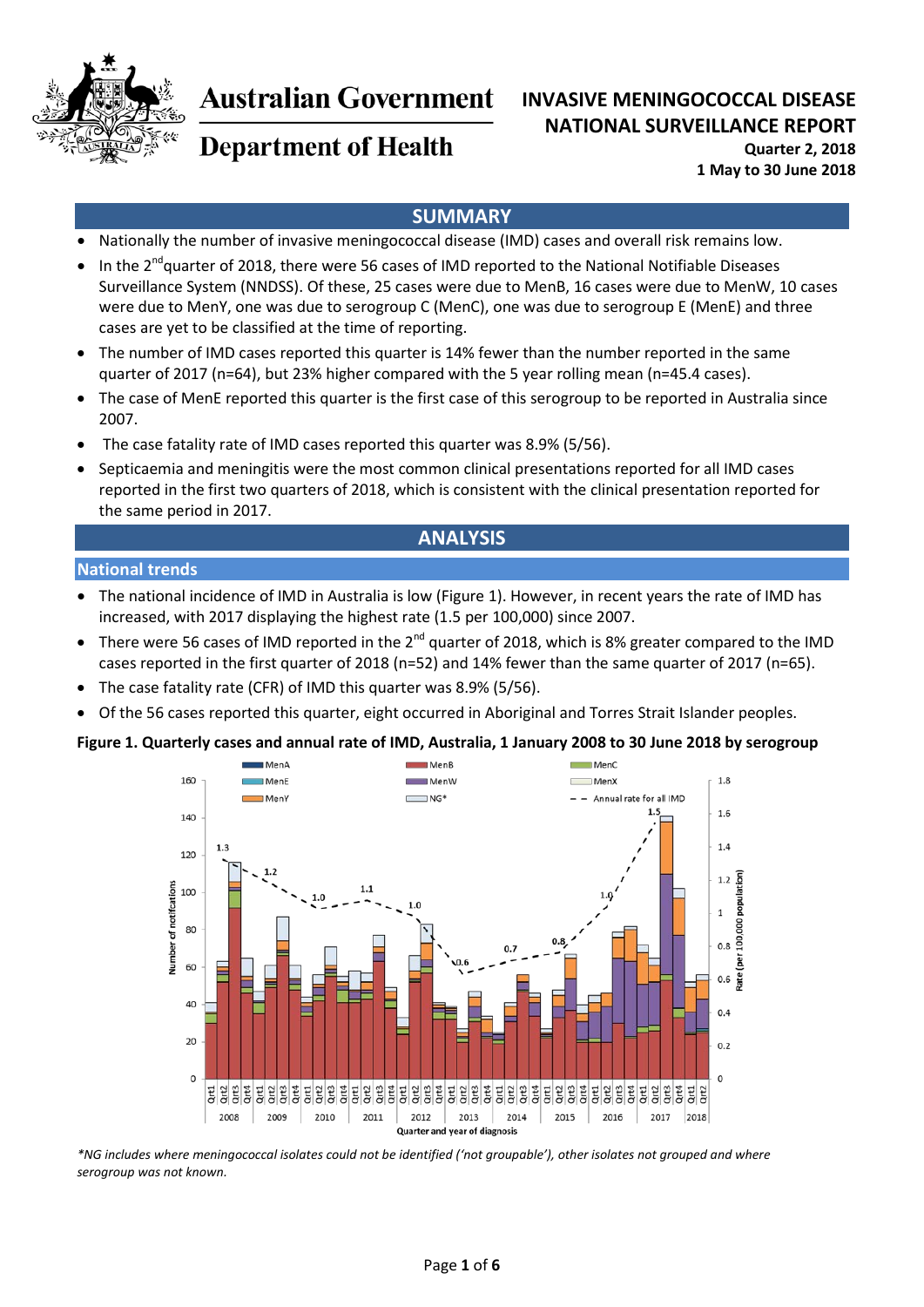- IMD tends to follow a seasonal pattern in Australia, with disease activity increased between June and September each year [\(Figure 2\)](#page-1-0).
- IMD notifications in the  $2^{nd}$  quarter of 2018 continued to follow the seasonal pattern, with notifications rising in June (n=23).
- Compared with the monthly 5 year rolling mean (range 14.4 to 16.2), cases of IMD reported by month for this quarter are higher (range 16 to 23) [\(Figure 2\)](#page-1-0).

#### <span id="page-1-0"></span>**Figure 2. Cases of IMD, Australia, 1 January 2014 to 30 June 2018, by serogroup, month and year of diagnosis**



*\*NG includes where meningococcal isolates could not be identified ('not groupable'), other isolates not grouped and where serogroup was not known.* 

#### **Age Distribution**

• In the first two quarters of 2018, there were cases of IMD reported in all age groups [\(Figure 3\)](#page-1-1). The median age of all IMD cases YTD was 22.5 years (range: 0 years to 96 years).

# <span id="page-1-1"></span>**Figure 3. Notifications of IMD, Australia, 1 January to 30 June 2018, by serogroup and age group**



*\*NG includes where meningococcal isolates could not be identified ('not groupable'), other isolates not grouped and where serogroup was not known.*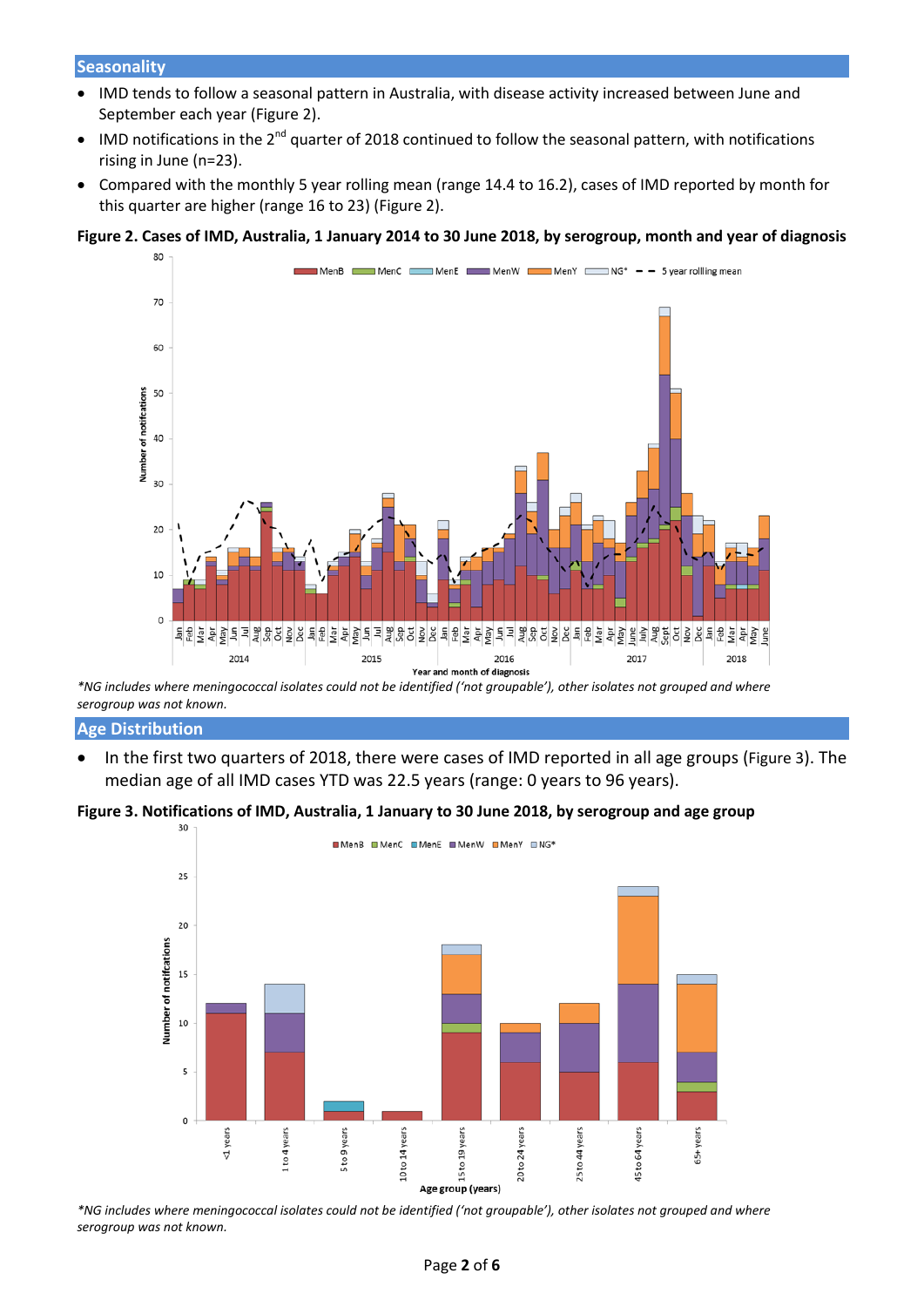- Cases of IMD were reported in all jurisdictions except Tasmania in the first two quarters of 2018 [\(Table 1\)](#page-2-0).
- Jurisdictional-specific rates in 2018 year to date (YTD) range from 0.2 per 100,000 population in the Australian Capital Territory to 1.6 per 100,000 in the Northern Territory.

<span id="page-2-0"></span>

| Table 1. Notifications and rates of IMD, Australia, 1 January to 30 June 2018, by serogroup and state and |  |
|-----------------------------------------------------------------------------------------------------------|--|
| territory                                                                                                 |  |

|                    | <b>Notifications</b> |          |          |   |    |              |    | Rate           |              |              |
|--------------------|----------------------|----------|----------|---|----|--------------|----|----------------|--------------|--------------|
|                    |                      |          |          |   |    |              |    |                |              | (per 100,000 |
| State or territory | A                    | B        | C        | E | W  | $\mathsf{x}$ | Υ  | $NG*$          | <b>Total</b> | population)  |
| <b>ACT</b>         | 0                    | 0        | 0        | 0 | 1  | 0            | 0  | 0              |              | 0.2          |
| <b>NSW</b>         | $\Omega$             | 14       | 1        | 0 | 6  | 0            | 7  | 1              | 29           | 0.4          |
| <b>NT</b>          | 0                    | 1        | 0        | 0 | 2  | 0            | 0  |                | 4            | 1.6          |
| QLD                | 0                    | 13       | $\Omega$ | 1 | 5  | 0            | 6  | $\overline{2}$ | 27           | 0.5          |
| SA                 | $\Omega$             | 12       | $\Omega$ | 0 | 1  | 0            | 1  | 0              | 14           | 0.8          |
| <b>TAS</b>         | $\Omega$             | $\Omega$ | $\Omega$ | 0 | 0  | 0            | 0  | 0              | 0            | 0.0          |
| <b>VIC</b>         | 0                    | 6        | 1        | 0 | 6  | 0            | 8  | 2              | 23           | 0.4          |
| <b>WA</b>          | $\Omega$             | 3        | $\Omega$ | 0 | 6  | 0            | 1  | 0              | 10           | 0.4          |
| Australia          | 0                    | 49       | 2        | 1 | 27 | 0            | 23 | 6              | 108          | 0.4          |

*\*NG includes where meningococcal isolates could not be identified ('not groupable'), other isolates not grouped and where serogroup was not known.* 

**Clinical Presentation and Severity**

<span id="page-2-1"></span>• In the first two quarters of 2018, the most common typical clinical presentations reported for all IMD cases were septicaemia (44%; 48/108) and meningitis (40%; 43/108) (Table 2). While less frequently identified, the most common atypical clinical presentations were pneumonia (8%; 9/108) and gastroenteritis (8%; 9/108).

## **Table 2. Numbers of selected IMD serogroups^, Australia, 1 January to 30 June 2018, by selected serogroup and clinical presentation#**

| <b>Clinical Presentation<sup>#</sup></b> |                          | <b>MenB</b> | <b>MenW</b> | <b>MenY</b> | <b>All IMD</b> |
|------------------------------------------|--------------------------|-------------|-------------|-------------|----------------|
|                                          |                          |             |             |             | serogroups     |
|                                          | Septicaemia              | 24(49%)     | 11(41%)     | 8(35%)      | 48(44%)        |
| Typical                                  | Bacteraemia              | 16(33%)     | 11(41%)     | 9(39%)      | 37(34%)        |
|                                          | Meningitis               | 30(61%)     | 4(15%)      | 6(26%)      | 43(40%)        |
|                                          |                          |             |             |             |                |
| Atypical                                 | Pneumonia                | 2(4%)       | 3(11%)      | 4(17%)      | 9(8%)          |
|                                          | Septic arthritis         | 2(4%)       | 1(4%)       | 1(4%)       | 4(4%)          |
|                                          | Epiglottitis/pharyngitis | 1(2%)       | 0(%)        | 0(%)        | 1(1%)          |
|                                          | Conjunctivitis           | 0(% )       | 0(%)        | 0(%)        | 0(%)           |
|                                          | Gastroenteritis          | 3(6%)       | 4(15%)      | 0(%)        | 9(8%)          |
|                                          | Other                    | 3(6%)       | 4(15%)      | 0(%)        | 8(7%)          |
| <b>Total cases</b>                       |                          | 49          | 27          | 23          | 108            |

*\*NG includes where meningococcal isolates could not be identified ('not groupable'), other isolates not grouped and where serogroup was not known.* 

*# More than one clinical presentation can be reported for each IMD case.*

*^The collection of enhanced surveillance data for IMD for all serogroups has occurred since 1 January 2017. The collection of this data has varied between jurisdictions and over time, and are subject to retrospective revision. For this reason, enhanced IMD surveillance data should be considered with caution.*

• Of the 108 IMD cases reported in the first two quarters of 2018, 44% (47/108) were admitted to ICU, which was higher than the proportion of IMD cases reported for the same period of 2017 (36%; 50/137).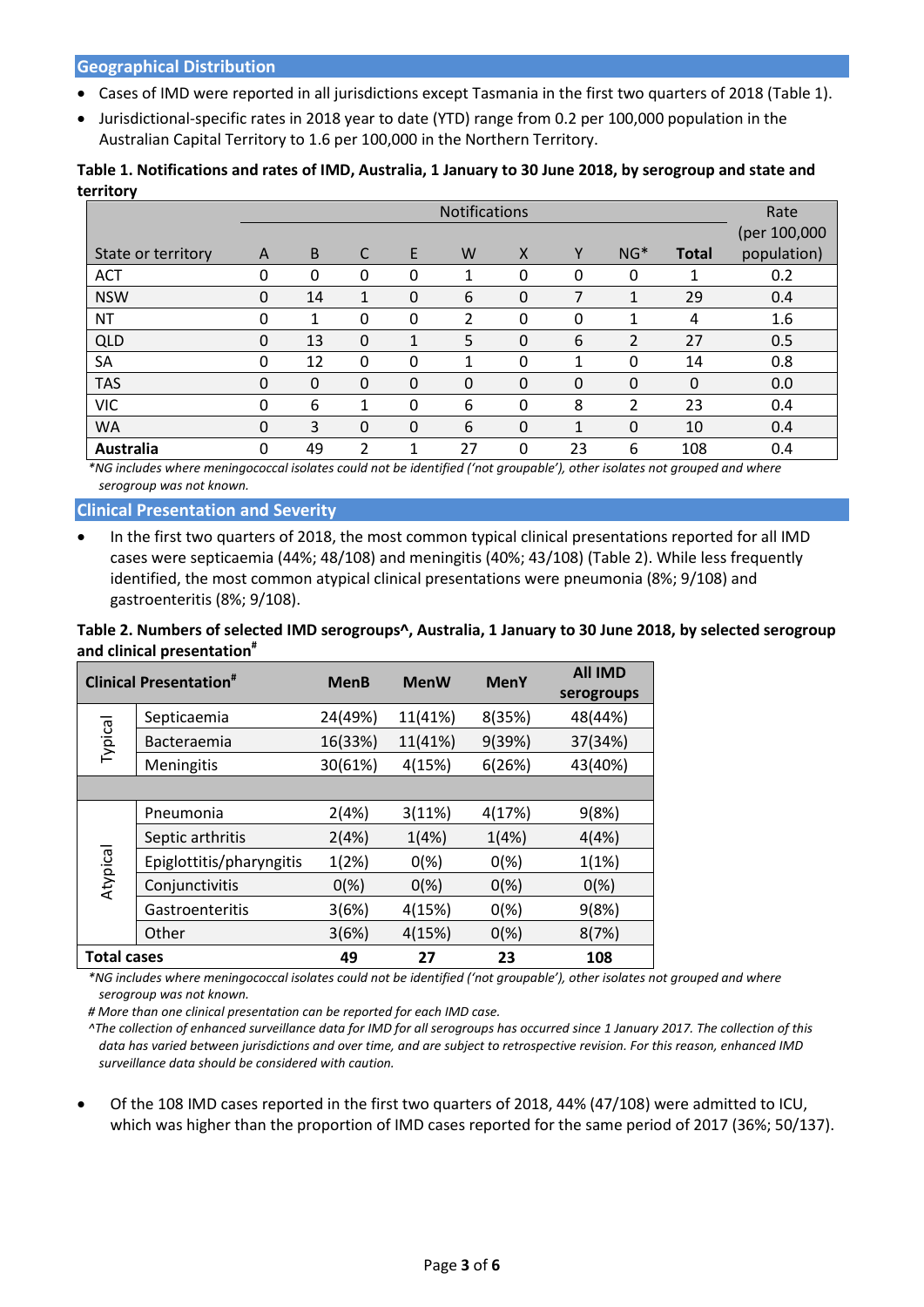#### **Serogroup analyses**

- The three most common meningococcal serogroups currently reported in Australia are MenB, MenW and MenY.
- From 2002 to 2015, MenB was the predominant serogroup in Australia. However, from 2016 there has been a shift in meningococcal serogroups causing invasive disease in Australia, with an increasing proportion of cases caused by MenW and MenY [\(Figure 1\)](#page-0-0).

### **Serogroup B (MenB)**

- In the first two quarters of 2018, there were 49 cases of MenB reported (Table 1), representing 45% of all IMD cases reported YTD and a decrease of 4% on the number of MenB cases reported in the same period of 2017 (n=51).
- MenB is the only serogroup with cases reported in all age groups in 2018 YTD [\(Figure 3\)](#page-1-1). The median age of MenB cases reported YTD was 17 years (range: 0 years to 69 years).
- In 2018 YTD, 14% (7/49) of MenB cases were reported in Aboriginal and Torres Strait Islander peoples.

## *Clinical presentation, severity and risk factors of MenB*

- This quarter there was one death due to MenB reported; a total of two deaths reported in 2018 YTD.
- The most common typical clinical presentation of MenB cases reported YTD was meningitis (61%; 30/39), followed by septicaemia (49%; 24/49) [\(In the first two quarters of 2018, the most common typical clinical](#page-2-1)  [presentations reported for all IMD cases were septicaemia \(44%; 48/108\)](#page-2-1) and meningitis (40%; 43/108) [\(Table 2\). While less frequently identified, the most common atypical clinical presentations were](#page-2-1)  [pneumonia \(8%; 9/108\) and gastroenteritis \(8%; 9/108\).](#page-2-1)
- [Table 2\)](#page-2-1). MenB cases reported YTD rarely presented atypically.
- In 2018 YTD, 59% (24/49) cases of MenB were admitted to an intensive care unit.
- The most common risk factors associated with MenB infection in the first two quarters of 2018 included having a smoker in the household (29%; 14/49), attending a school or university (18%; 9/49), being a current smoker (12%; 6/49) and having a chronic disease (10%; 5/49). The same common risk factors were identified for MenB cases for the same period of 2017, with the exception of being a current smoker.

#### **Serogroup W (MenW)**

- In the first two quarters of 2018, there were 27 cases of MenW reported (Table 1), representing 25% of all IMD cases reported YTD and a decrease of 41% on the number of MenW cases reported in the same period of 2017 (n=46).
- In 2018 YTD, MenW was reported in all age groups except the 5–9 and 10–14 years age groups [\(Figure 3\)](#page-1-1). The median age of MenW cases reported YTD was 31 years (range: 0 years to 92 years).
- In 2018 YTD, 33% (9/27) of MenW cases were reported in Aboriginal and Torres Strait Islander peoples.

#### *Clinical presentation, severity and risk factors of MenW*

- There were two deaths due to MenW reported in 2018 YTD. Both of these were reported in the  $2^{nd}$  quarter of 2018.
- The most common typical clinical presentations of MenW cases reported YTD were bacteraemia (41%; 11/27) and septicaemia (41%; 11/27) (Table 2). The most common atypical presentation was gastroenteritis (15%; 4/27).
- In 2018 YTD, 59% (16/27) of MenW cases were admitted to an intensive care unit.
- The most common risk factors associated with MenW infection in 2018 YTD included having a chronic disease (30%; 8/27), attending a school or university (11%; 3/27), attending a nightclub or bar (11%; 3/27) or having a current smoker in the household (11%; 3/27). These were similar to the risk factors reported in MenW cases in the same period of 2017, with the exception of attending a night club or bar.

#### **Serogroup Y (MenY)**

- In the first two quarters of 2018, there were 23 cases of MenY reported (Table 1), representing 21% of all IMD cases reported YTD and a decrease of 13% on the number of MenY cases reported in the same period of 2017 (n=26).
- In 2018 YTD, MenY cases were only reported in age groups 15 years or older [\(Figure 3\)](#page-1-1). The median age of MenY cases reported YTD was 60 years (range: 18 years to 96 years).
- There have been no cases of MenY reported in Aboriginal and Torres Strait Islander people in 2018 YTD.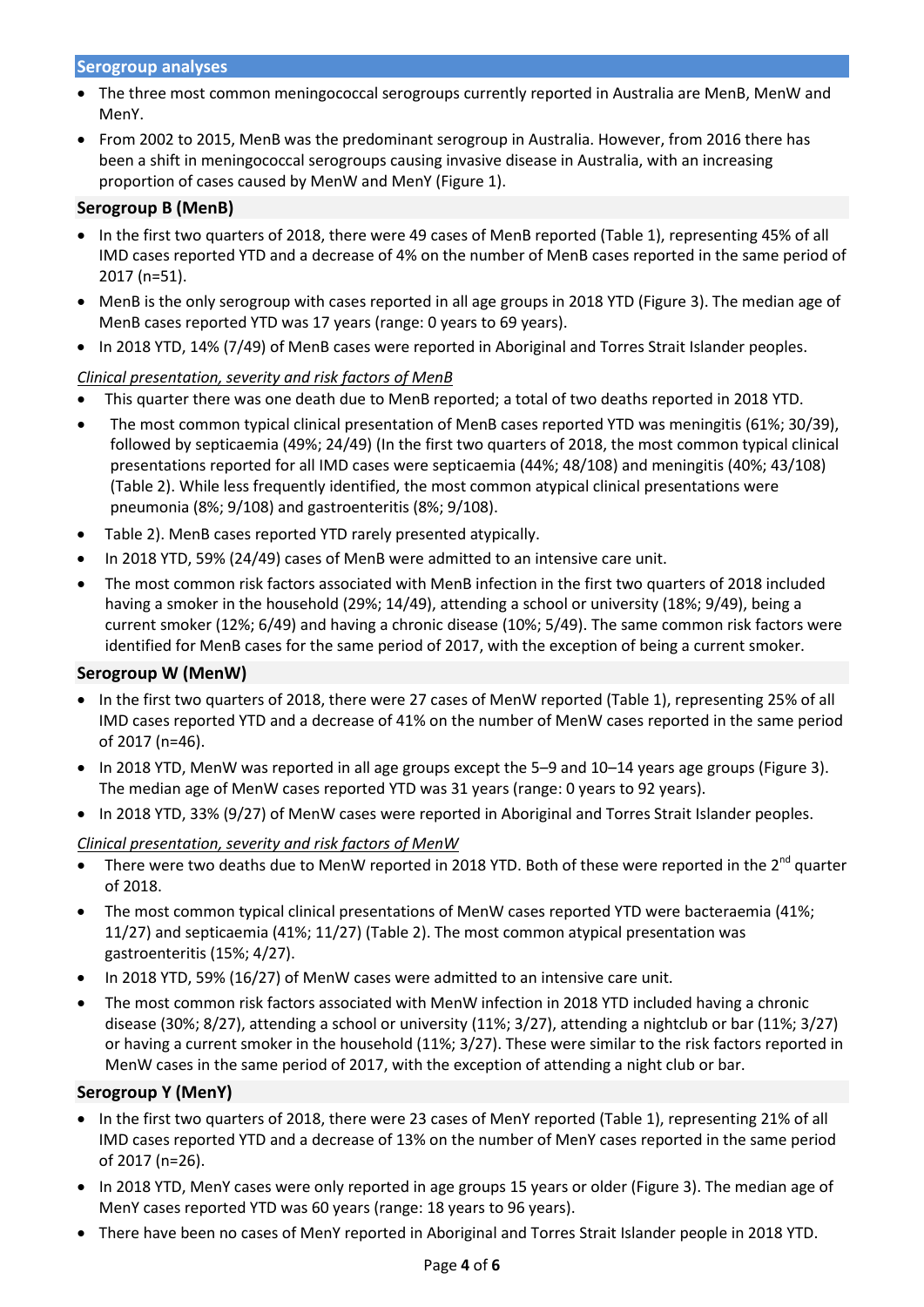### *Clinical presentation, severity and risk factors of MenY*

- There was one death due to MenY reported in 2018 YTD, which was reported this quarter.
- The most common typical presentations reported YTD were bacteraemia (39%; 9/23) and septicaemia (35%; 8/23) and the most common atypical presentation was pneumonia (17%; 4/23)[\(In the first two](#page-2-1)  [quarters of 2018, the most common typical clinical presentations reported for all IMD cases were](#page-2-1)  [septicaemia \(44%; 48/108\) and meningitis \(40%; 43/108\) \(Table 2\). While less frequently identified, the](#page-2-1)  [most common atypical clinical presentations were pneumonia \(8%; 9/108\) and gastroenteritis \(8%; 9/108\)](#page-2-1)  [\(Table 2\)](#page-2-1).
- In 2018 YTD, 26% (6/23) of MenY cases were admitted to an intensive care unit.
- The most common risk factors associated with MenY infections in the first two quarters of 2018 included having a chronic disease (48%; 11/23), being a current smoker (17%; 4/23), and having history of overseas travel (9%; 2/23). These were similar to the risk factors reported in MenY cases in the same period of 2017, with the exception of history of international travel.

## **Other serogroups (Men A, C, X and E)**

- Notifications of MenC have dramatically declined from 225 cases in 2002 to 14 cases in 2017 (a 94% decline) since the introduction of the MenC vaccine in 2003. So far in 2018 here have been two cases of MenC reported in Australia.
- Serogroup A (MenA), MenE and serogroup X (MenX) are rare in Australia. Since 2002 there have been only four cases of MenA, two cases of MenE and two cases of MenX reported in Australia.
- In the second quarter of 2018, Queensland reported a case of IMD due to MenE. This is the first time this serogroup has been reported in Australia since 2007.

# **BACKGROUND**

- IMD typically manifests as meningitis, sepsis or bacteraemia and mainly affects children aged younger than 5 years and adolescents (15–19 years) with a seasonal peak of cases in winter and early spring.
- The bacteria causing this disease, *Neisseria meningitidis*, are carried by a proportion of the population without developing disease. The prevalence and duration of asymptomatic nasopharyngeal carriage of meningococci vary over time and in different population and age groups. Adolescents have the highest carriage rates, peaking in 19-year olds, and so play an important role in transmission.<sup>3</sup>
- The clinical manifestations of meningococcal septicaemia and meningitis may be non-specific and can include sudden onset of fever, rash (petechial, purpuric or maculopapular), headache, neck stiffness, photophobia, altered consciousness, muscle ache, cold hands, thirst, joint pain, nausea and vomiting. However, non-specific presentation is not uncommon for IMD, making early diagnosis challenging.
- Meningococcal infections can progress rapidly to serious disease or death in previously healthy persons. A number of medical conditions are known to increase the risk of an individual developing IMD. People who survive infection can develop permanent sequelae, including limb deformity, skin scarring, deafness and neurologic deficits.
- Funded immunisation against meningococcal disease in Australia has been targeted at MenC, with a National Immunisation Program (NIP) vaccine administered to children at 12 months of age. The Pharmaceutical Benefits Advisory Committee (PBAC) has recommended that the MenC vaccine on the NIP be replaced with a funded MenACWY vaccine. The Department of Health and jurisdictions will be implementing this change on 1 July 2018.
- In addition to the NIP, a number of jurisdictions have also implemented state-based vaccination programs using ACWY vaccine targeting adolescents. Further information of these can be found on the Department of Health'[s meningococcal disease website.](http://www.health.gov.au/internet/main/publishing.nsf/Content/ohp-meningococcal-W.htm)

## **DATA CONSIDERATIONS**

Data were extracted from the NNDSS on 1 August 2018, by diagnosis date. Due to the dynamic nature of the NNDSS, data in this extract are subject to retrospective revision and may vary from data reported in published NNDSS reports and reports of notification data by states and territories.